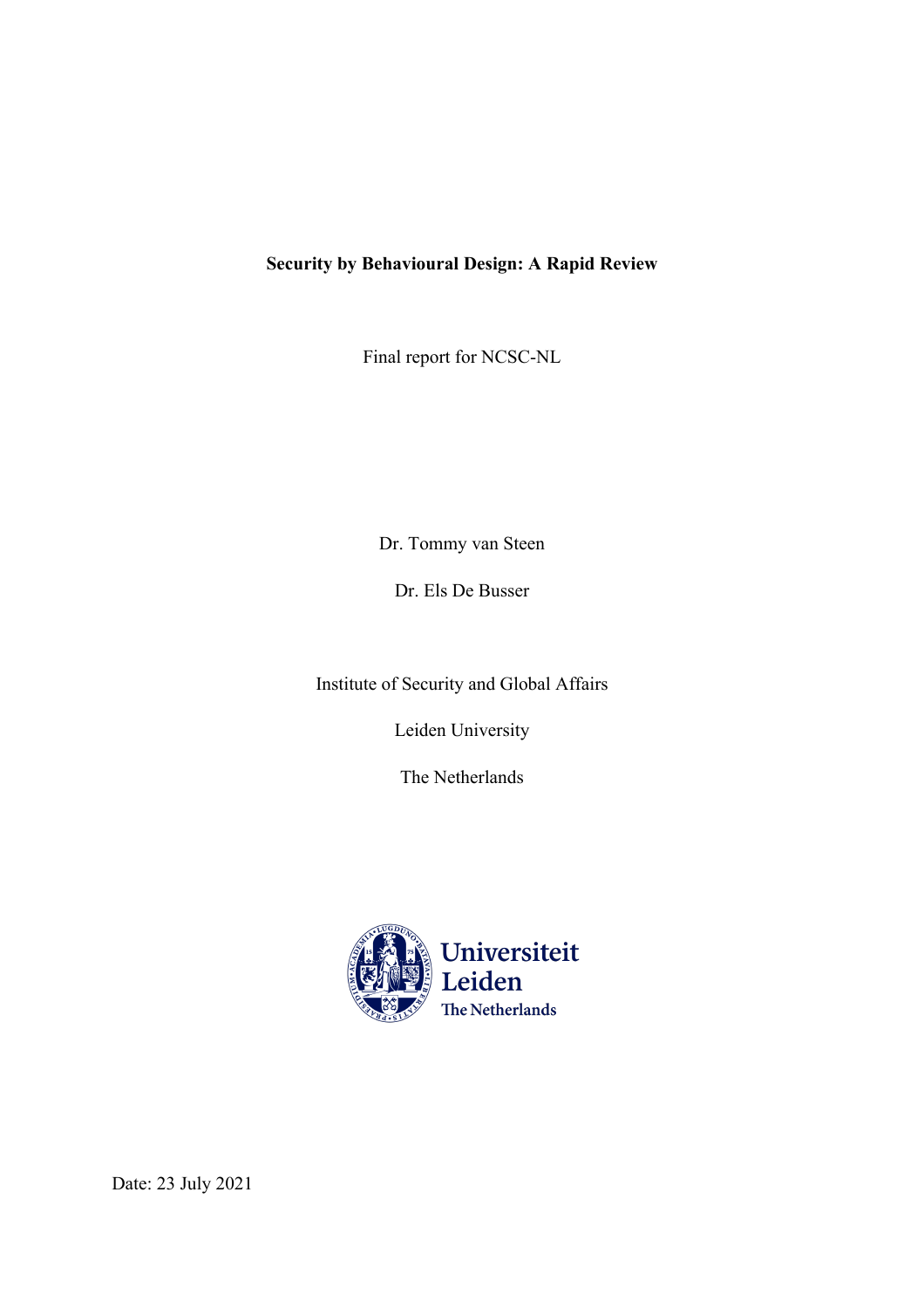# **Table of Contents**

| APPENDIX A: ANNOTATED BIBLIOGRAPHY OF THEORETICAL PAPERS17 |
|------------------------------------------------------------|
|                                                            |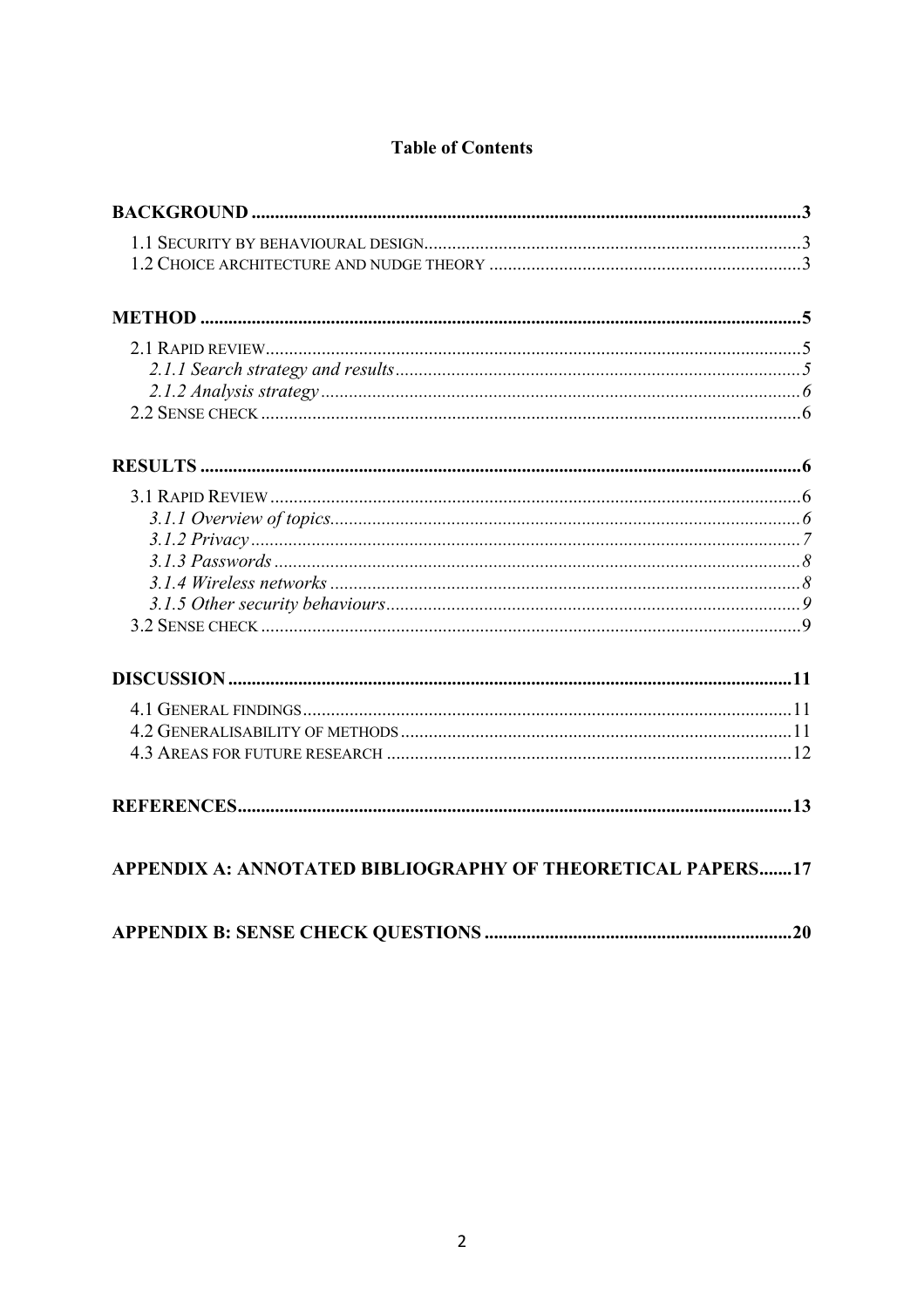#### **Background**

#### **1.1 Security by behavioural design**

There are broadly two streams of knowledge that the behavioural sciences can contribute to improving cybersecurity behaviour by end-users: 1) by implementing behavioural science insights in the design of the system (security by design), and 2) by developing effective training for end-users (behavioural change campaigns and intervention studies). There is a growing body of research into the training aspects of end-users, showing the effectiveness, or ineffectiveness, of awareness campaigns, the usability of serious games and so on. The contribution of behavioural science to the field of security by design is not as formalised yet. Therefore, this rapid review has been commissioned by NCSC-NL to gain insight in best practices and potential future research avenues so that behavioural science can be integrated in broader security by design methodologies and projects.

As this rapid review focuses solely on the behavioural aspect of security by design, we refer to this academic field as *security by behavioural design*. The aim of security by behavioural design is to design systems in such a way that the user of these systems is more likely to behave in a secure manner. The goal of this rapid review is to cover the research that empirically tests the effectiveness of various methods, rather than focusing on the more theoretical and often hypothetical research, where solutions are proposed but not tested. In addition to reporting the literature findings, we shared some general insights from the rapid review with some experts in the field to examine their views of the viability of behavioural solutions through a sense check. Lastly, suggestions for future research are provided. In the appendix, we provide an annotated bibliography of a set of theoretical papers that we have found while carrying out this rapid review.

## **1.2 Choice architecture and nudge theory**

Thaler and Sunstein<sup>1</sup>, popularised the term *nudging* to refer to the practice of influencing individuals' behaviour by restructuring the choices that are presented to them, a practice also known as *choice architecture*. The goal of nudging is to, often in subtle ways, encourage individuals to make a choice that is preferred by the choice architect while protecting personal freedom of choice. Individuals are not obliged to make a certain decision, nor are alternatives completely removed, but the options they can choose from are selected and presented in such a way that the 'preferred' option is more likely to be chosen. It is therefore important to keep in mind that nudging does usually not lead to a 100% compliance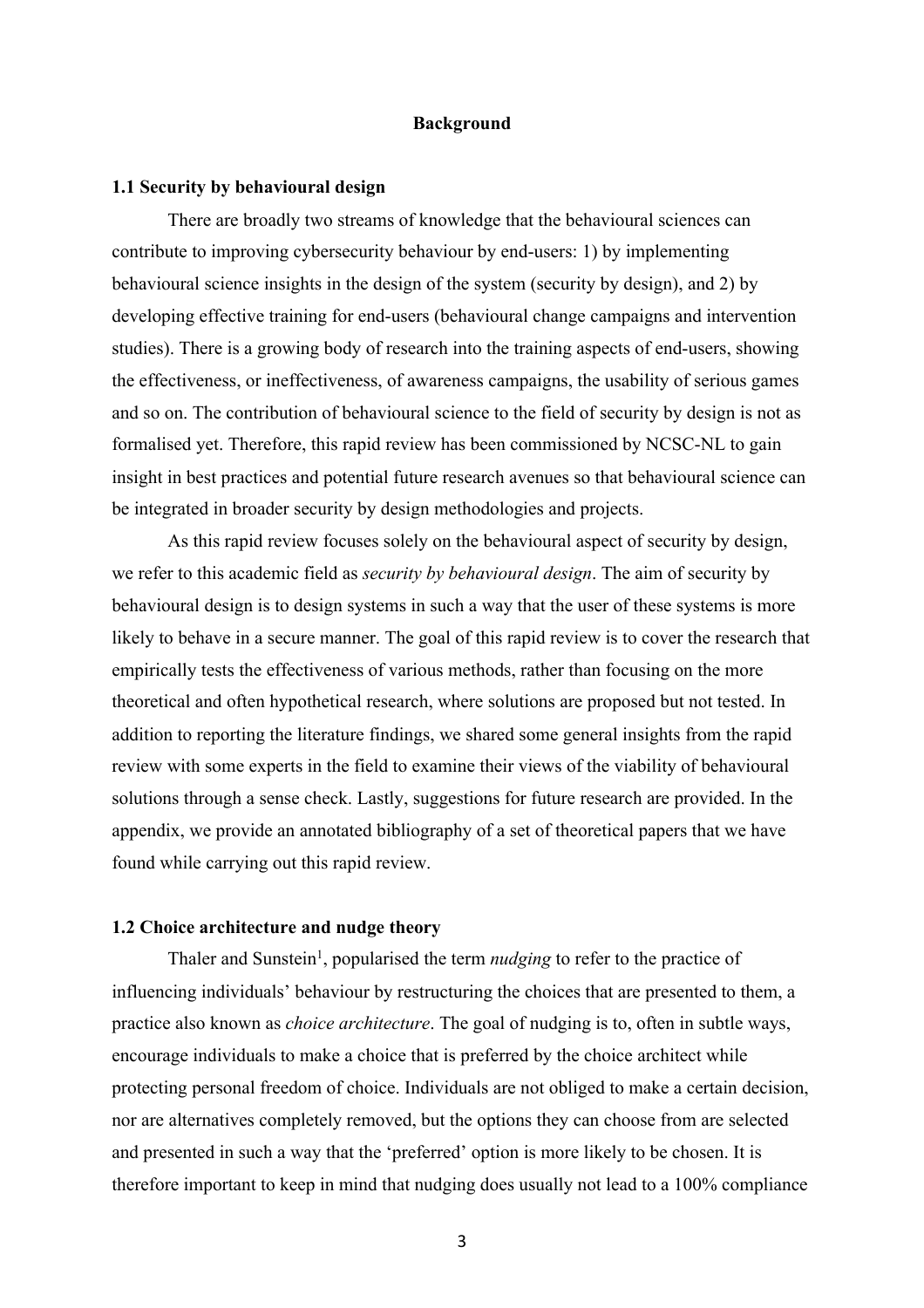rate. It does, however, ensure that the way in which choices are offered is the optimal method from the choice architect's point of view, leading to the highest level of compliance without the need for punishment, or restricting individuals in their freedom of choice.

There are various techniques that fall under the umbrella of nudging. In this rapid review, we take a broad view of nudging in general, so that any relevant research in this area can be included. Some categories of nudging include defaulting, opt-in or opt-out systems, providing social norms, and deciding how and in what order to present options. Each of these examples is discussed below.

*Defaulting.* In defaulting, the preferred option is made the default, while alternative options are still available. The effectiveness of this approach lies in the inertia of the target group, that does not want to put in the effort of making a different choice. Defaulting seems to be easy to implement in software and might be a successful approach to stimulate security behaviours.

*Opt-in versus opt-out.* This category be viewed as a special case of defaulting in cases where people must decide on a binary outcome. They either perform the behaviour, or they do not perform the behaviour. Opting-in refers to the target group having to act, in order to *agree* with the decision (e.g., clicking to accept cookies), while opting-out refers to the target group needing to act, in order to *disagree* with the decision (e.g., clicking to reject cookies). A wellknown real-life example of this is the Dutch government's policy regarding organ donation. This used to be an opt-in system but has recently been turned into an opt-out system. The effectiveness, as with the more generic defaulting approach, lies in the inertia of the target group, which ensures that people who do not act, make the choice that is preferred by the designer of the software.

*Social norms.* Social norms refer to making salient what most people choose, in order to nudge people to act in a similar fashion. Studies have shown that if people do not know which option to choose, an indication that one option is chosen 'most often' makes them more likely to choose that option themselves. Social norms are generally a powerful tool to nudge individuals towards compliance through the behaviour of the majority. However, using social norms can backfire if the majority is choosing an option that is not to be preferred, as could be the case in a setting where most people click 'accept all' when presented with a cookie statement.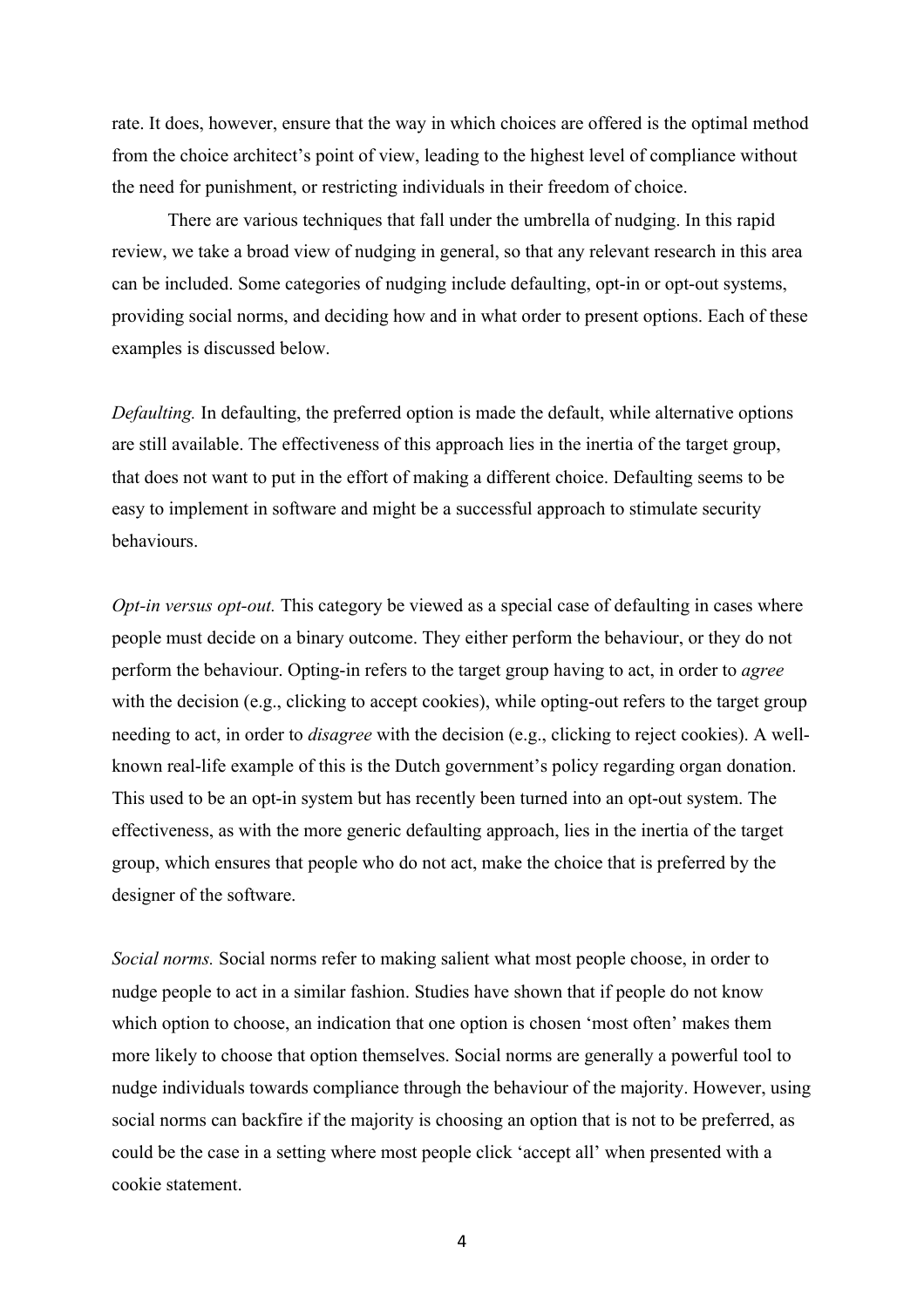*Number of choices and presentation.* As a form of a 'rest' category, there are other insights regarding how choices are offered, that are not as distinctly defined as the previous categories. For example, there is the 'decoy' effect, where an unenticing option is added to a list of choices, to make some of the other (preferred) choices stand out more positively. Similar, some researchers found that when lining up options from left to right that are roughly equally enticing, people are slightly more prone to choose the option at the right end of the line, compared to the other options. Furthermore, options can be framed as gains and losses (are we gaining or losing security by performing a behaviour?) which can also influence choices made by end-users. In this rapid review, we include all options discussed here, as well as any other nudge techniques that may be investigated in the scientific literature on security by behavioural design.

#### **Method**

#### **2.1 Rapid review**

## **2.1.1 Search strategy and results**

We searched the scientific databases PubMed, PsycInfo and Web of Science for relevant publications using the following set of search terms: (cyber\* OR \*security OR privacy) AND (nudg\* OR choice OR option OR opt-in OR opt-out OR norm\* OR default\* or salien\*). Entries were included if the search terms were included in the title of the article. The asterisk is included to ensure that all spellings of the search terms are included. For instance, nudg\* ensures that 'nudge', 'nudges' and 'nudging' are all considered relevant by the search engine. Beyond these three scientific databases, we also search Google Scholar and two conference proceedings databases (ACM Digital Library and DBLP Computer Science Bibliography) for relevant entries. The search resulted in 1451 entries, of which 112 were duplicates. After checking the remaining 1339 for relevance based on title, 102 articles remained. A full-text check resulted in a further 56 articles being removed, the majority (45/56) for not covering nudging research. Of the remaining 46 articles, 10 articles were theoretical rather than empirical. In Appendix A, we provide an annotated bibliography of these articles, but do not analyse them further. The final sample therefore consists of 36 articles describing empirical research on security by behavioural design.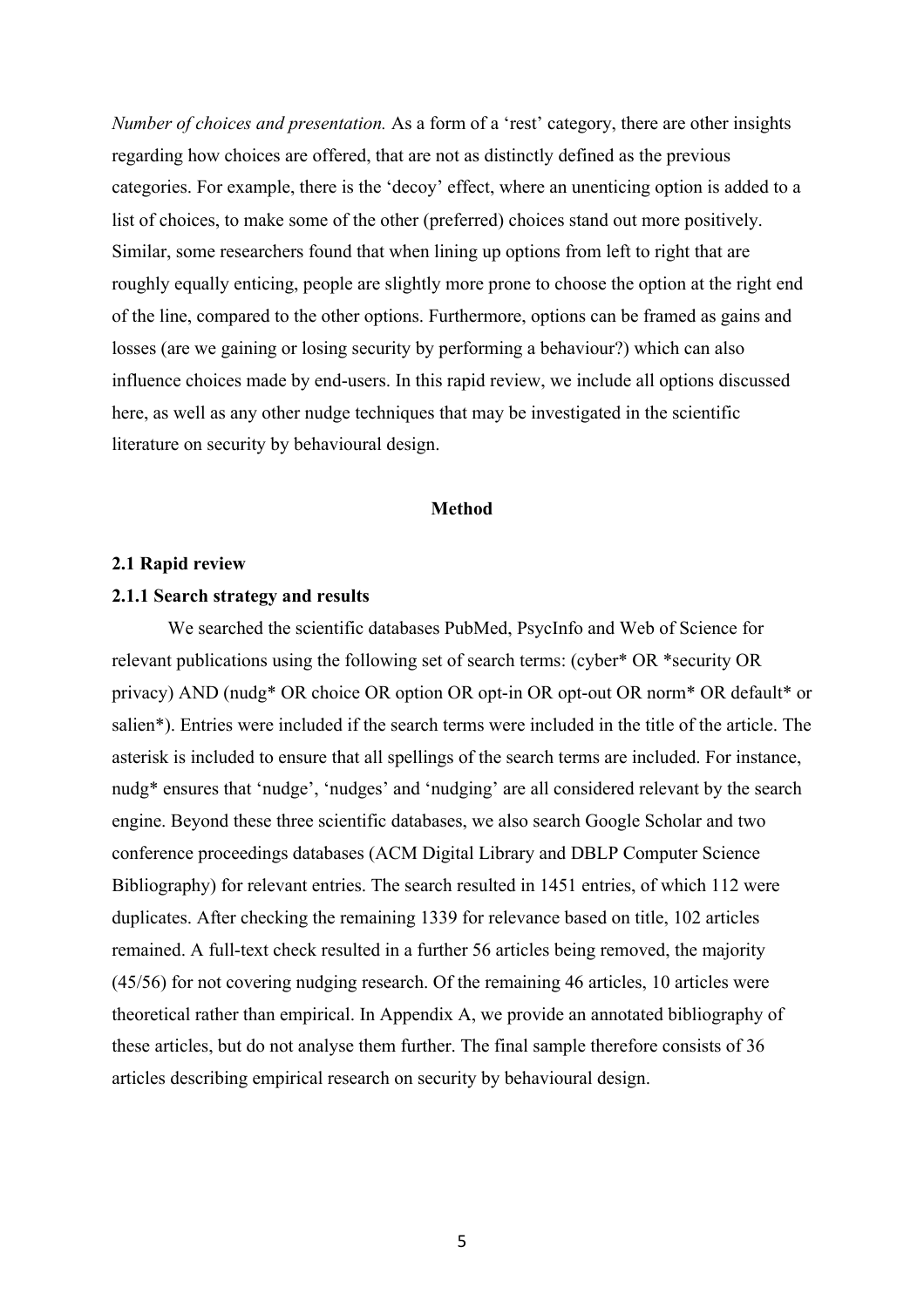#### **2.1.2 Analysis strategy**

The 36 papers are categorised based on type of cybersecurity behaviour that is investigated. For each topic, the main findings across the included papers are summarised. This includes which methods seem to be effective in improving cybersecurity behaviour, as well as the nudges that do not seem to be effective in this matter. Furthermore, the setting of the studies is characterised, as there are differences in applicability between studies that have been conducted in lab settings, field settings, or in other settings.

#### **2.2 Sense check**

To ensure that the rapid review is not merely a theoretical exercise, we also conducted a brief sense check. For this sense check, experts in the field were contacted and provided with a set of questions regarding the general concepts of security by behavioural design. The questions that were posed, were designed in consultation with the NCSC and aimed at the feasibility and usability of taking nudges into account when designing software (see Appendix B for an overview of the questions). After consultation with the NCSC regarding which experts to include in the sense check, we contacted eight individuals who might be able and willing to take part from academia and the public and private sector. Four responses were collected, and the findings are summarised in the results section. The responses came from employees from academia and the public sector, and respondents worked at organisations that could be considered large (all organisations were larger than 300 FTE).

#### **Results**

#### **3.1 Rapid Review**

#### **3.1.1 Overview of topics**

The included articles cover a range of cybersecurity behaviours. The majority of articles focused on privacy related behaviours. This could refer to privacy settings in various applications, as well as disclosing personal information online, or to what extent people are willing to pay extra for more privacy. A second behaviour that was investigated relatively often is that of passwords. Most of these papers focused on methods to nudge people towards creating stronger passwords for their accounts. The remaining papers focused on other topics such as wireless networks, security choices (e.g. which Wi-Fi network to connect with) and phishing.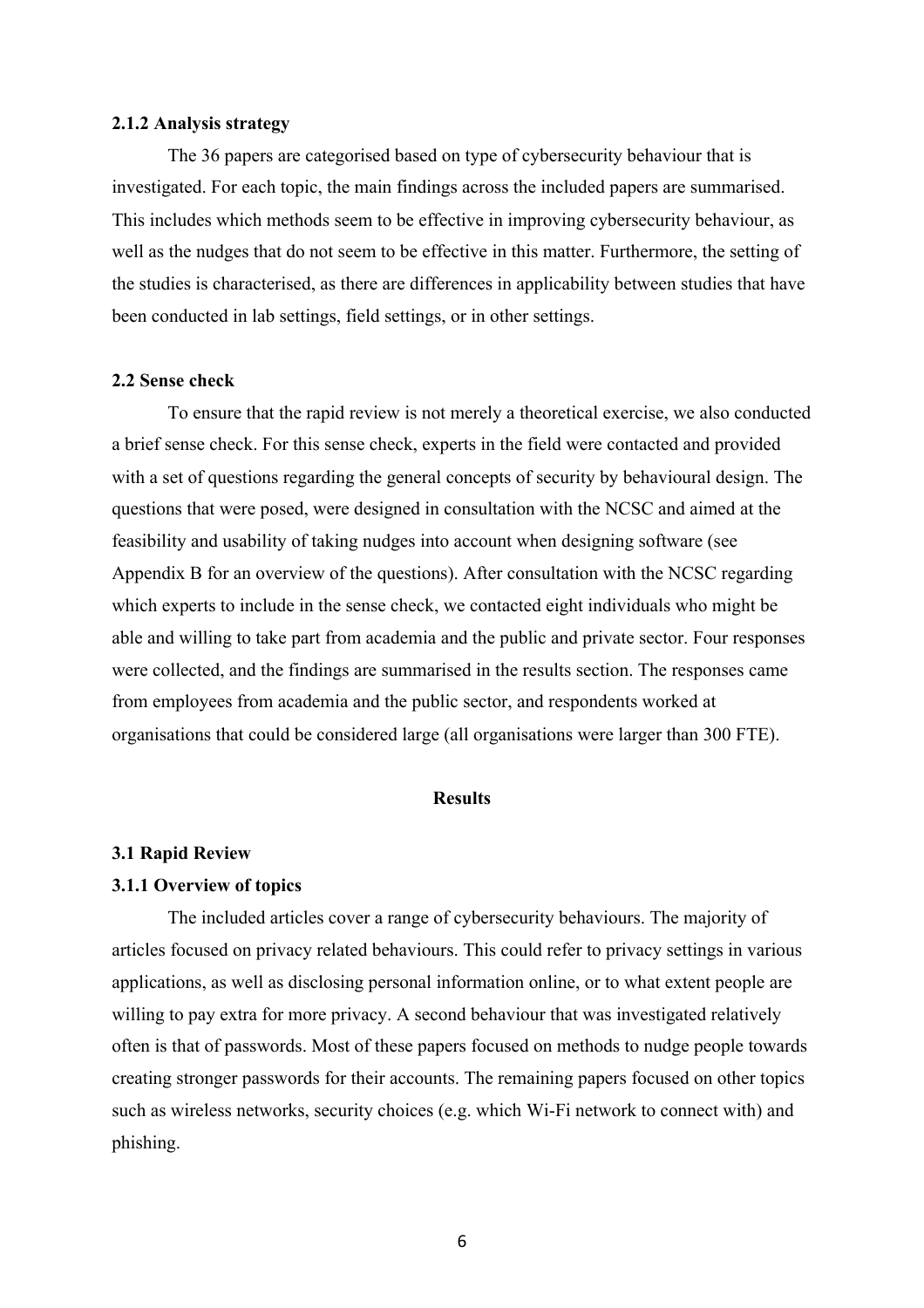#### **3.1.2 Privacy**

Privacy was the most investigated topic in the scientific literature on nudging cybersecurity. A range of nudges and settings were used, and privacy was operationalised in various ways. For instance, framing<sup>2-6</sup>, defaulting<sup>3,7-9</sup>, options provided<sup>10,11</sup>, opt-in & optout<sup>12–14</sup>, salience<sup>15–17</sup>, time delays before sharing information<sup>18,19</sup>, and social norms nudges5,20–25 were used to improve privacy behaviour. All these different types of nudges seem to be effective in improving privacy behaviour. However, the studies were carried out in controlled environments, often using panel data such as Amazon's Mechanical Turk (MTurk). Studies incorporated mock-ups of apps or app stores to test effectiveness in these settings.

The specific privacy behaviours that the studies attempted to improve different greatly. Topics included making decisions about which apps to download and install<sup>4,6</sup>, inapp privacy settings<sup>2,3,7,12,15</sup> recalling privacy notifications<sup>16</sup>, paying for privacy friendly options or apps<sup>8</sup>, and disclosing personal information<sup>5,10,17,22</sup>. To further explain the range of research on privacy nudging, we will cover three examples below.

A first example is an online study that investigated the effect of the use of defaults in sharing personal data on the installation of a birthday app<sup>9</sup>. If irrelevant data was 'checked' so that it would be shared with the app maker in case of installing the app, this reduced install rates compared to a 'no-boxes-checked' control condition and a condition in which only relevant data was shared (own and friends' birthdays). This effect was even stronger when all data was 'checked' to be shared upon installation.

A second example is a study that investigated whether adding a privacy indicator in a mock-up app store would influence which apps participants chose to download for specific purposes (e.g. weather predictions, video calling)<sup>6</sup>. While the privacy indicator influenced the likelihood of participants installing an app, with apps being less likely to be installed if the privacy indicator showed low privacy protection, this effect was attenuated when participants were familiar with an app. In those cases, the familiarity was strong enough to overcome a negative privacy indicator.

A third and final example is a study on privacy settings on social media<sup>7</sup>. This study showed that when defaulting privacy settings regarding who could view the participants' content, the default of "only me", or "everyone" both successfully nudged people into lower and higher sharing levels respectively. Interestingly, not only did people choose the default more often, they also were more likely to choose an option that was close to the default if they wished to change the setting in the first place, an effect that can be linked to the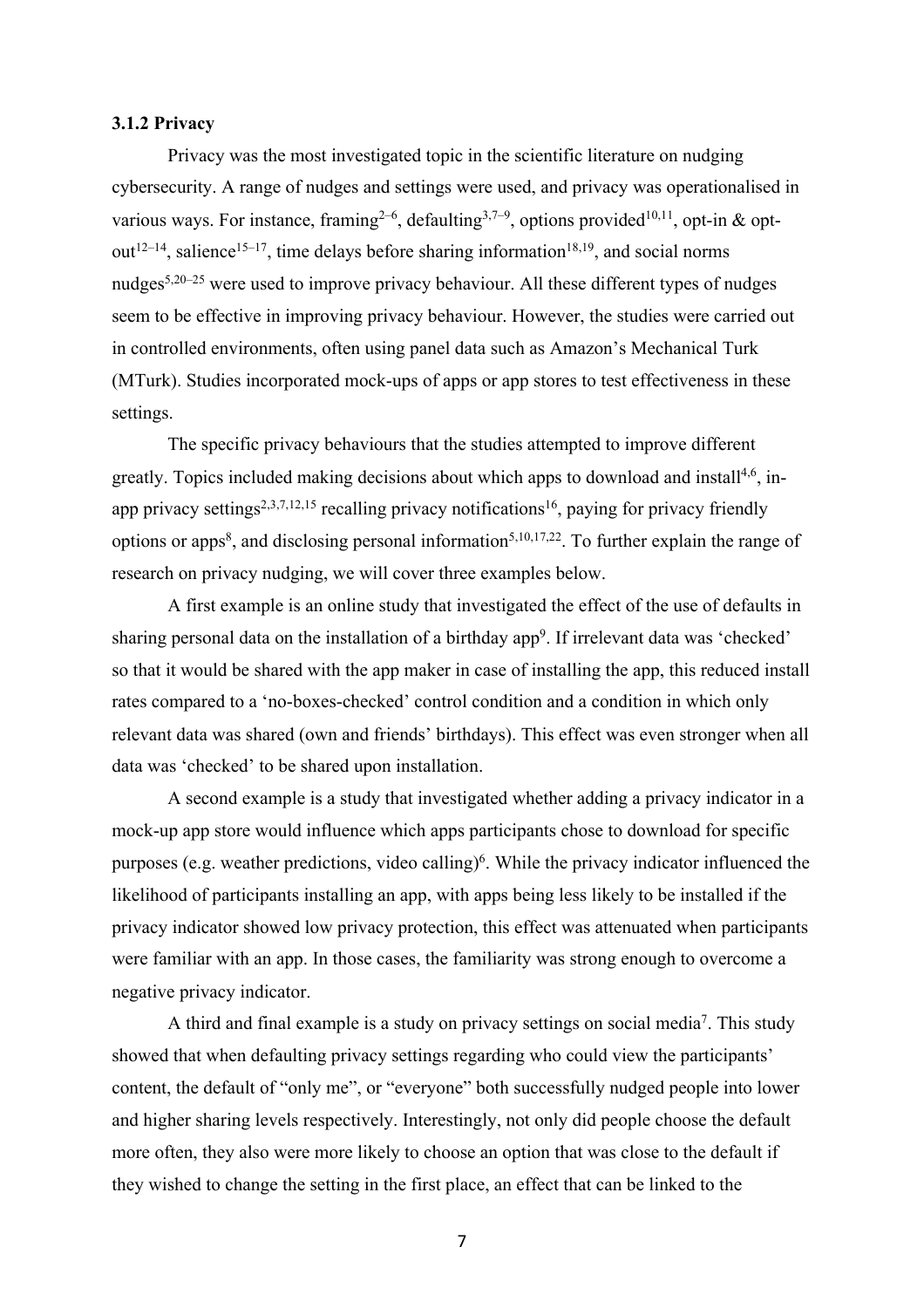anchoring heuristic literature (the following options were provided: "Everyone," "Friends of Friends," "Friends," "Close Friends," and "Only Me").

# **3.1.3 Passwords**

Seven papers investigated the possibility of nudging end-users towards improved password strength<sup>26–32</sup>. One of these studies proposed, but did not test, a nudge to improve password strength, suggesting that mnemonics could be of use when end-users need to come up with answers to security questions<sup>31</sup>. All studies ran online (where reported), and often used platforms such as Prolific and Mturk. All studies typically tested the nudge against a control group, or used a pretest-posttest design, where participants first created a password without being presented with a nudge, then received a nudge and again created a password. The outcome was usually measured using an algorithm to calculate a 'password strength score'. Generally, nudging seems to be effective, as five studies showed improvements in password strength<sup>26–29,32</sup> although a full experimental design was lacking in some studies. Therefore, in those studies it is unclear whether the password strength increased as a result of the nudge, or for other reasons such as practice throughout the study, or other external factors. One study using the decoy effect did not find a significant improvement in password strength, potentially due to the small sample size and vague definition of the decoy used in that study<sup>30</sup>. The effective studies showed that guidance in creating passwords<sup>26</sup>, password meters<sup>26–29,32</sup> or radars<sup>27</sup>, and 'crack time' estimators<sup>29</sup> are all promising nudges to improve password strength, with studies showing mixed results as to whether personalising a nudge (selecting a specific nudge based on individual characteristics) would be more effective $27-29$ .

#### **3.1.4 Wireless networks**

Three studies investigated the use of nudging in relation to wireless networks  $32-34$ . One of these studies was a proof of concept using a small number of participants  $(N=18)$ which showed the effectiveness of a newly designed wireless network setup wizard in improving security settings<sup>33</sup>. This study showed that using defaults and providing options for naming the network resulted in more secure settings. The other studies focused on redesigning the Wi-Fi selection screen and tested this on university staff and students<sup>34</sup> and on MTurk participants<sup>32</sup>. In MTurk participants, ordering the Wi-Fi networks from most to least secure was successful in nudging participants towards more secure Wi-Fi networks. This was not the case for the university staff and students. In that study, merely ordering the Wi-Fi networks from most to least secure did not result in improved Wi-Fi network choices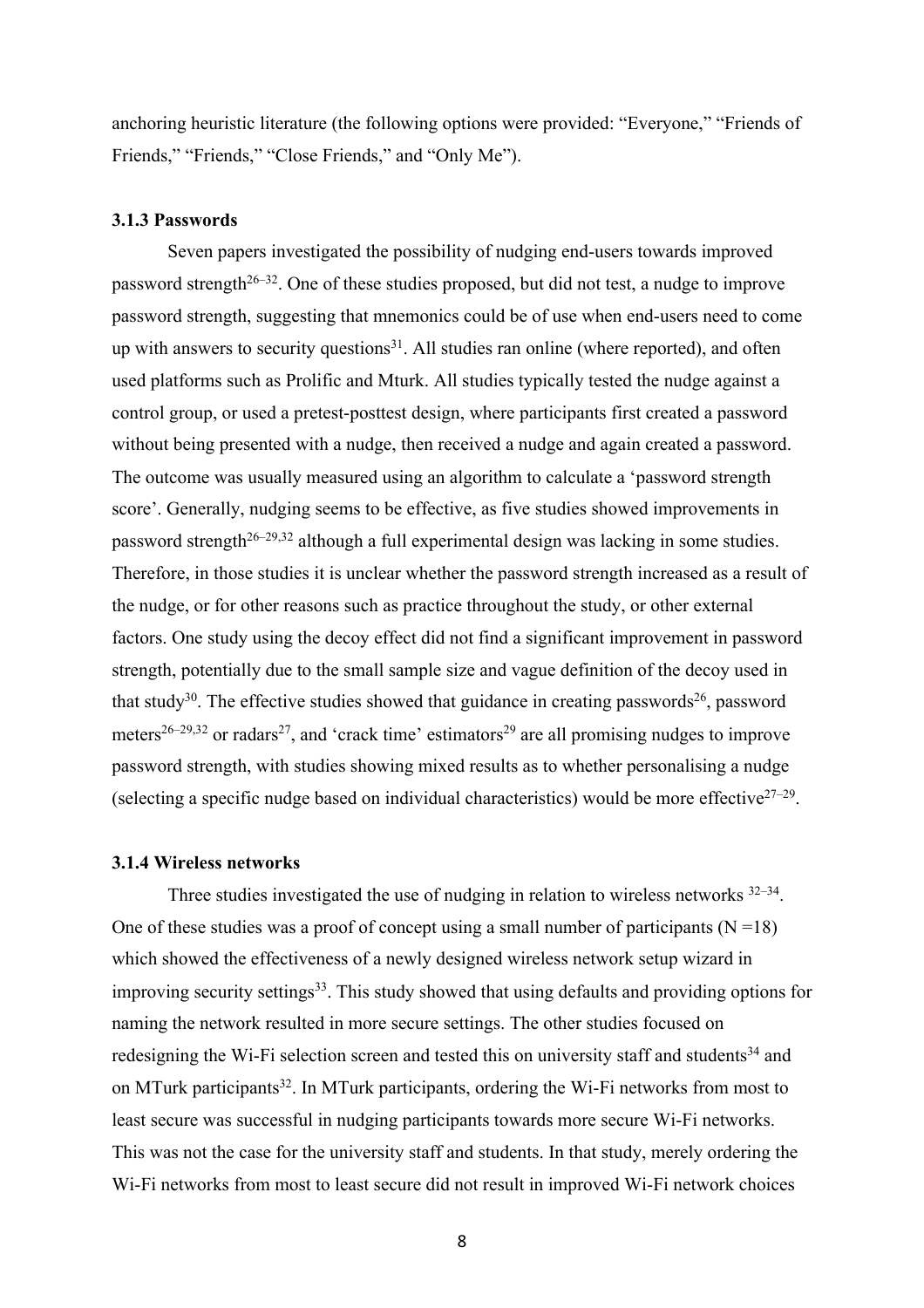in university staff and students. However, using colour coding (traffic light system), and combining colour coding with ordering the Wi-Fi networks did result in more secure Wi-Fi networks being chosen by end-users suggesting that nudging people towards using more secure Wi-Fi connection is feasible.

#### **3.1.5 Other security behaviours**

A small number of papers covered other security behaviours: cookie acceptance<sup>35</sup>, phishing<sup>36</sup>, choice of cloud service<sup>32</sup>, and smartphone encryption choices<sup>32</sup>. Coventry and colleagues showed in an online study that a cookie statement that included a minority social norm (where participants were told that 37% of users similar to them accepted the cookies) was effective in reducing the chance of people accepting these cookies themselves<sup>35</sup>. Interviewing participants about the potential effects of a quiz question relating to an email they are about to open found that participants felt this would be effective in preventing phishing attacks36. The study on choice of cloud service and smartphone encryption choices found that a social norm ("most popular" banner above preferred option) and defaulting ("yes" to encryption) increased the likelihood of participants choosing for secure cloud services and smartphone encryption respectively $32$ .

#### **3.2 Sense check**

At the start of the sense check, experts were asked to describe what they think 'security by design' means. The experts seem to agree on the definition of security by design and the benefits of implementing security by design principles when they design software. One of the experts defined security by design as *"the practice of acknowledging cyber risk and its mitigation early in the stages of producing IT (both hard- and software). Security by design infers that cyber risk and mitigation is a qualitative aspect during the whole creation cycle of IT systems and services and this includes software design"*, a definition that seems to be echoed by the others. Security by design is gaining ground, and some experts explicitly state that they incorporate security by design principles in their software design.

Respondents state that, when developing software, they consider the potential for endusers to behave in an unsecure manner, but the ways in which they do varies. For example, one expert explained that any end-user risk would come up in a risk analysis of a system that is being designed, and that action would then be taken. Another expert stated the importance of taking into account insider threat, but also user error, both accidental and as the result of a social engineering attack. The behavioural components of the software are sometimes tested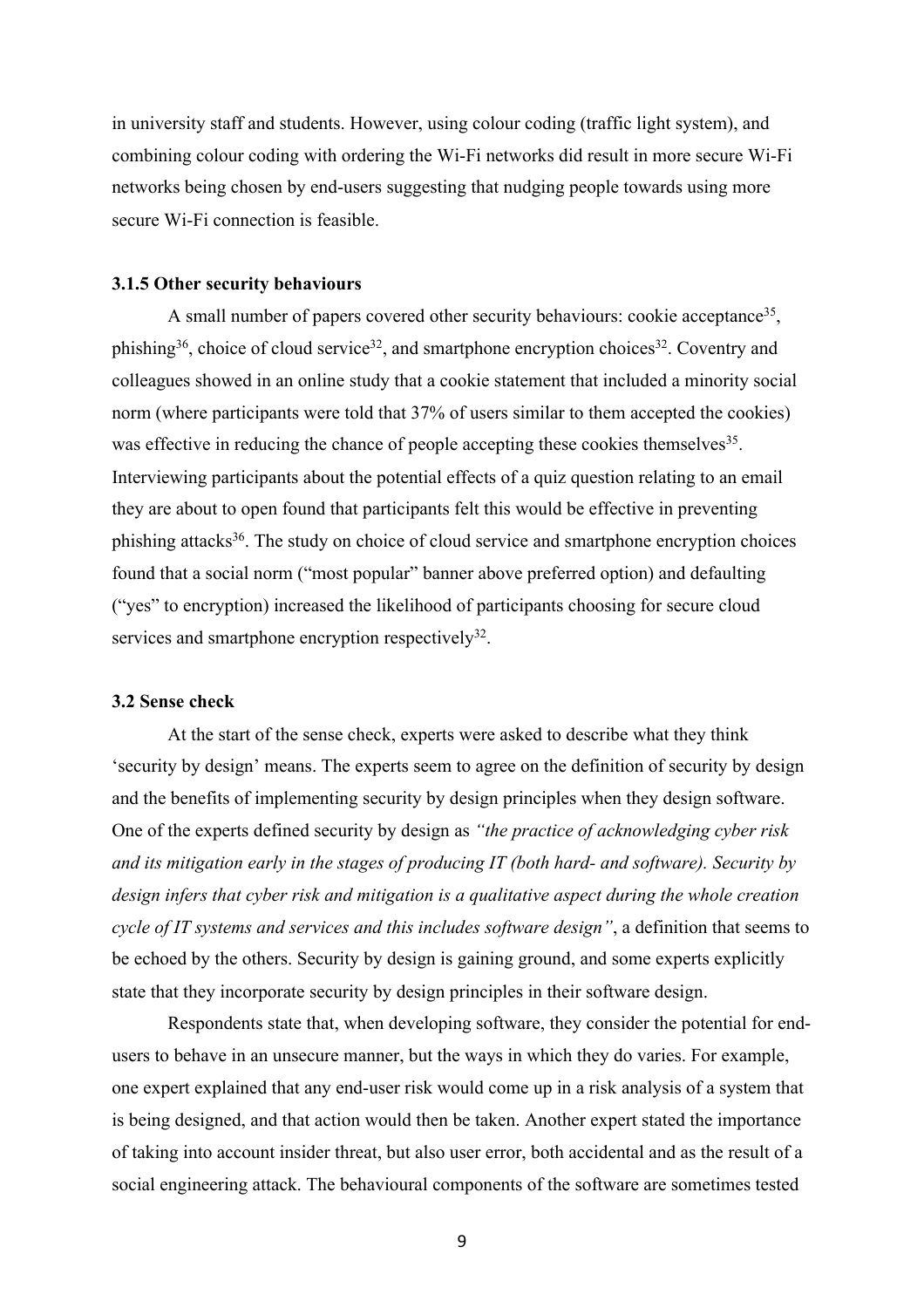for effectiveness, but a structured, regular, systematic test of these components is often lacking.

The experts are unanimous in that they believe that nudging could be a useful tool in improving cybersecurity. They are aware of the complex nature of human behaviour and therefore believe that it requires a thorough understanding of the users' mindset. As a result, nudging in software design is currently mostly used for 'low hanging fruit' as applying nudges to these behaviours is most likely to work without needing a thorough understanding of users. The experts do not see a specific area where nudging might be useful but point out that nudging could be applied to a wide range of cybersecurity topics, including phishing, configuration choices and data classification systems, but also more generally whenever endusers are required to choose between security and productivity.

While the experts see the use of nudging, there are some concerns about ethics. One expert explained the importance of transparency, pointing out that end-users should not regret choices they made had they been presented in a different manner while another expert pointed out concerns from the public. Furthermore, when asked about downsides of nudging security over productivity, experts point out the need to check the effectivity and efficiency of the nudges included in the software, so that informed decisions can be made about whether to include the nudges in the software design.

In addition to nudging, we also asked the experts about techno-regulation. Technoregulation is a subfield of law, which suggests that security can be forced by taking away the freedom to act differently. Compared to nudging, this means not merely suggesting a course of action, but preventing end-users from doing anything that is not the preferred option from the software developers' point of view. The major upside is that behaviours that would lead to cyber insecurity are not possible to perform within the software. However, the downside is the potential to work around the software, which reduces the monitoring possibilities.

The experts see potential in using techno-regulation and nudging alongside each other. Techno-regulation can be used for the high-risk behaviours where removing options is justified, whereas nudging can be implemented in cases where the risk is low, or when systems are used for a variety of tasks, each with their own risk level. Furthermore, one experts pointed out the necessity of understanding when an option is 'reliably unwanted' to be available for the end-user. If this information is available, software could be developed in such a way that when the option is reliably unwanted, it is also inaccessible to the end-user, whereas otherwise the option can be accessed.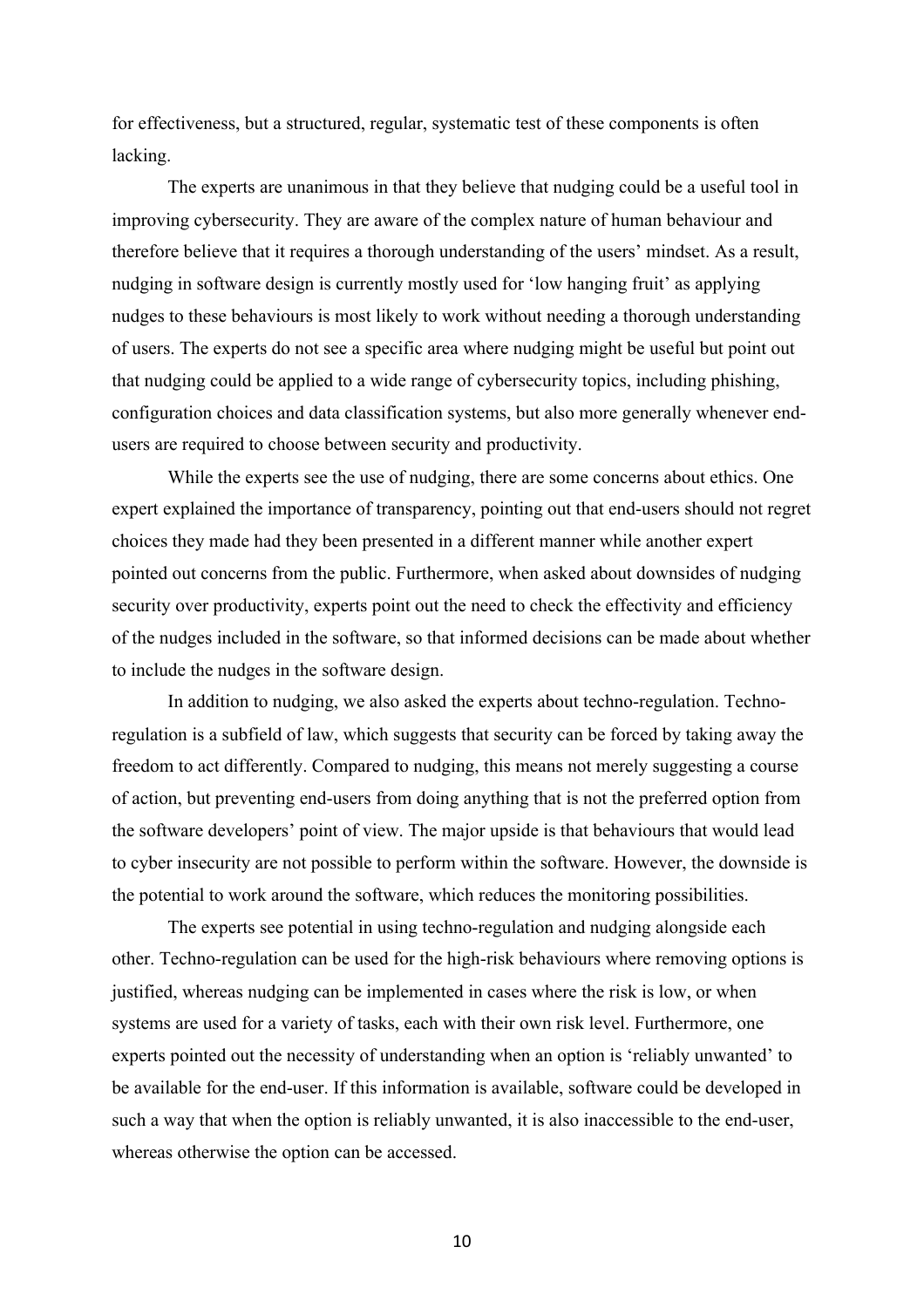#### **Discussion**

#### **4.1 General findings**

The results from this rapid review suggest that nudging is an effective tool to positively influence cybersecurity behaviours. As is generally the case with nudges, they do not seem to be long term solutions for cybersecurity issues, as shown in research on a range of cybersecurity behaviours such as picking a secure Wi-Fi network, or creating a strong password<sup>32</sup> and as pointed out by some of the experts in the sense check. This implies that a nudge should be presented every time an end-user is to make a choice between security and usability. The long-term effects of this repeated nudge presentation are not yet known, and it is possible that the effectiveness diminishes over time. A potential solution for this problem might be to design new nudges throughout the updating process or include variations on the basic nudge that capture the attention of users and reinforce the effect of the nudges implemented in the software. This would especially be of interest when applying social nudges, compared to more static nudges such as defaulting.

The support from experts to include insights from nudge theory in software design is promising. There are some barriers to overcome such as how to ensure nudges are implemented in an ethical manner and ensuring that developers thoroughly test the effectiveness of the proposed nudges to avoid unwanted side-effects. Furthermore, closer collaborations with behavioural scientists might be needed to implement nudges relating to more complex decisions or user behaviours, or to apply effective nudges in complex environments.

#### **4.2 Generalisability of methods**

Most articles covered in the rapid review investigated nudging options for privacy and password related behaviours. The question remains to what extent these findings can be generalised to other cybersecurity behaviours as well. For example, in practice, organisations are spending a large part of their resources on phishing training and testing their employees. While some researchers have hypothesised that nudging could also be effective in improving phishing detection36 and this was also mentioned by experts in the sense check, research in this area is lacking thus far. Nudging could be a promising solution to other forms of social engineering such as tailgating but this has not been investigated yet.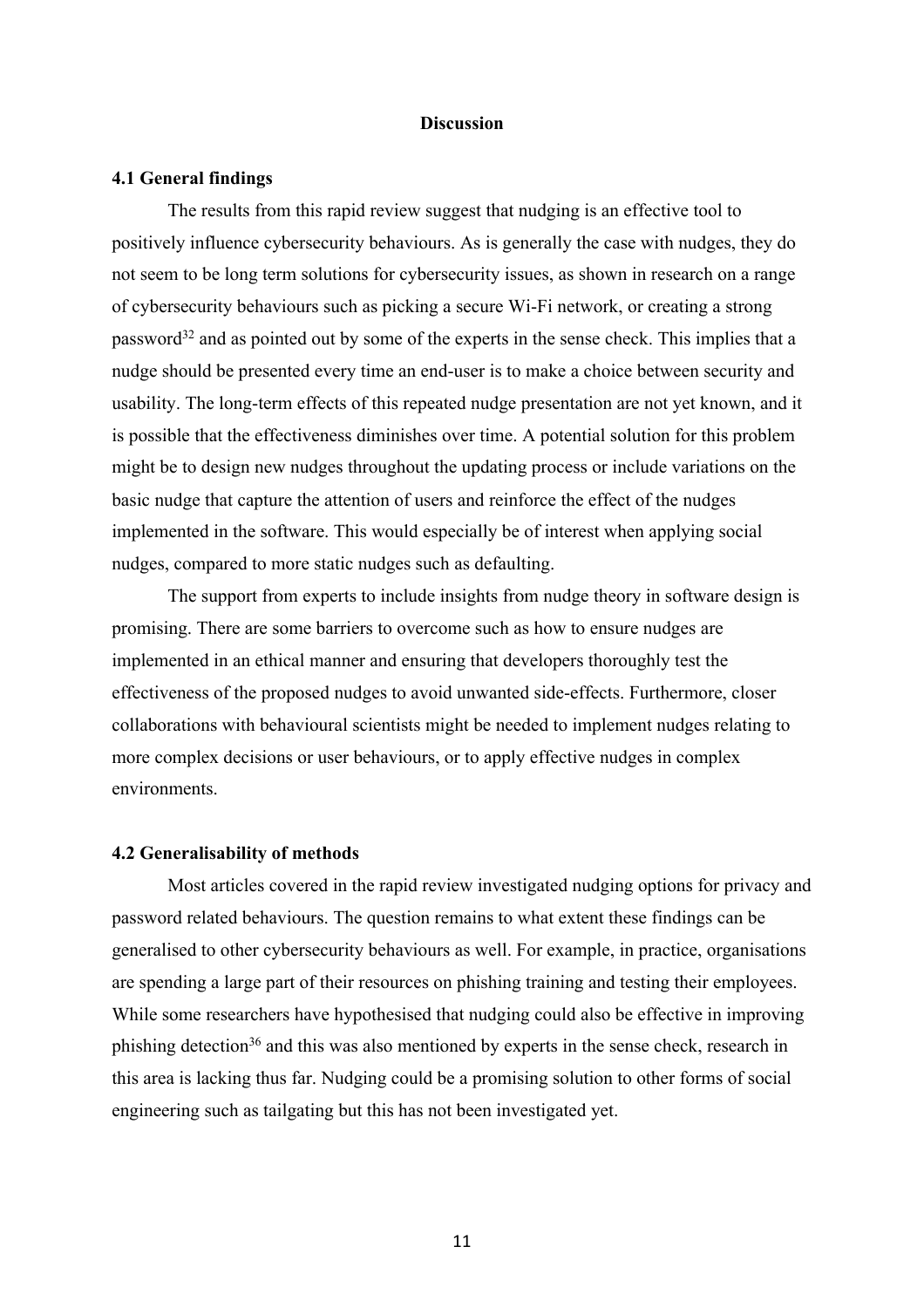#### **4.3 Areas for future research**

Based on the rapid review, it is clear that research on security by behavioural design mostly investigates its effectiveness in a controlled environment. While this did not often take the form of a lab study, the controlled environment was ensured by presenting participants with online surveys, mock-ups of devices or applications, or hypothetical situations in which participants had to make security related decisions. Future research is needed to further test the feasibility of the methods in more realistic settings. On the one hand, this can include more realistic lab studies (e.g. as part of a larger study on workflow or teamwork) so that the environment can be controlled, yet the ecological validity can be protected. On the other hand, this could also entail testing some of the more promising findings in a real-world setting, where the trade-off between security and usability is more visible, and the choices made could have direct consequences on workflow and the security of the organisation.

Based on the sense check, more structured and regular testing of the effectiveness of nudges is needed. The experts stated that they do sometimes run some tests (e.g., an a/b-test to see which user interface is more effective), but that this is not a structural part of the design process. This hinders the creation and collection of best practices, as it remains unclear how much nudging can or does contribute to increasing security. Deeper collaborations with behavioural scientists could be part of the solution. The experts pointed out that in its current form, they would opt for using nudging only for the low hanging fruit, as the human mind is considered complex. Deeper collaborations with behavioural scientists could help to design and test nudges that improve cybersecurity in more complex systems and environments. For example, behavioural scientists could assist in designing nudges that are required to be seamlessly woven into the existing workflow or help counter potential shadow IT behaviours by end-users (or other unwanted behavioural side-effects) in those cases where nudging is not an option, and techno-regulation is applied instead.

One area in which NCSC-NL could support organisations when designing and implementing nudges, is in developing nudging standards. Broadly speaking, these standards could cover three aspects: 1) When to implement nudges, and when to use techno-regulation to ensure end-users behave in a secure way; 2) Guidelines on ethical standards for nudging to improve cybersecurity; and 3) Developing best practices and tools to help organisations choose relevant nudges for the behavioural cyberthreats they are attempting to mitigate.

Nudging has shown to be a promising avenue to improve cybersecurity within organisations when techno-regulation is unwanted or simply not feasible. It cannot fully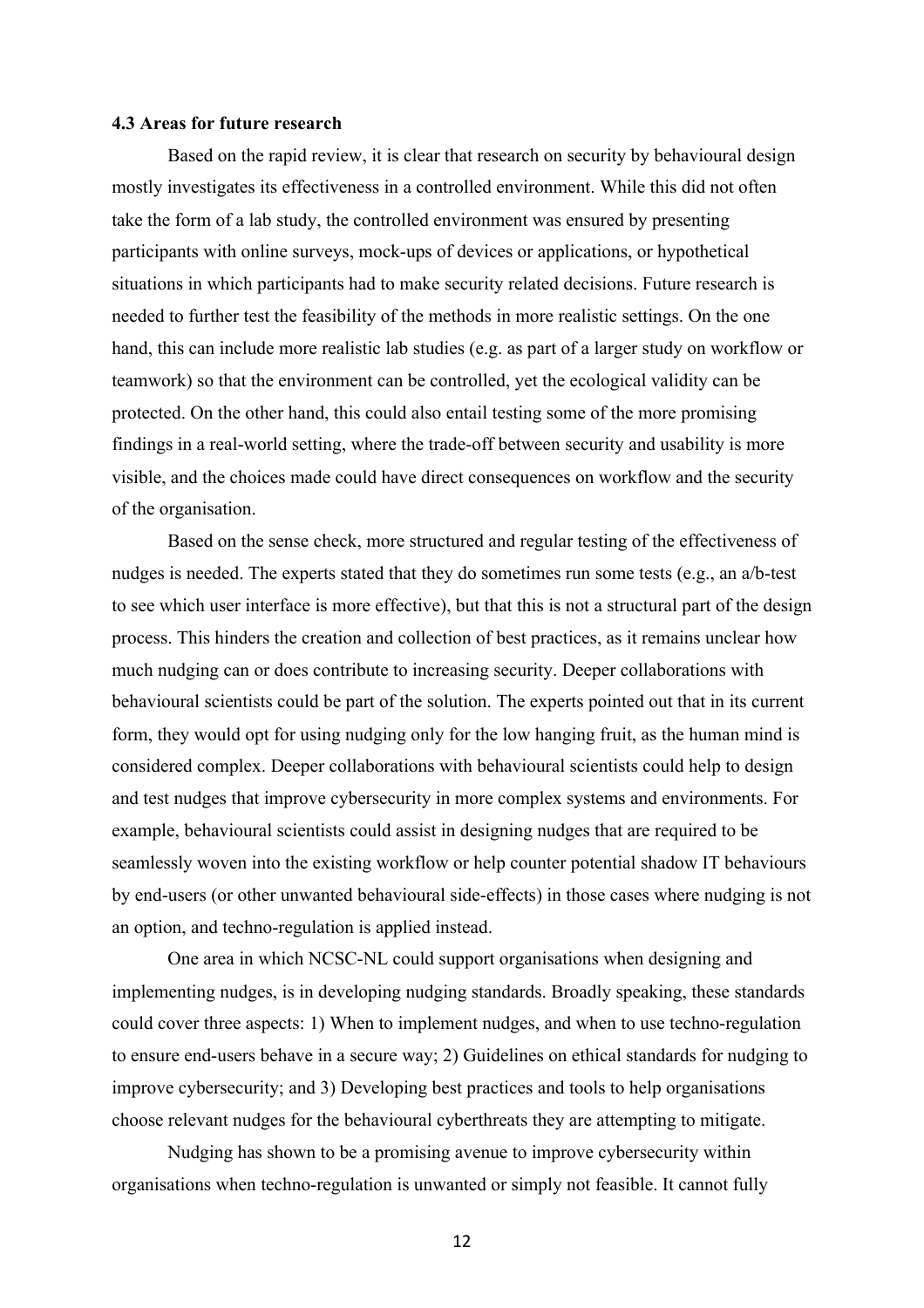replace other types of defences but has shown to be of importance in the cybersecurity field. Including security by behavioural design in the broader security by design context will help organisations to become more secure.

## **References**

- 1. Thaler RH, Sunstein CR. *Nudge*. Penguin Group; 2009.
- 2. Adjerid I, Acquisti A, Loewenstein G. Choice Architecture, Framing, and Cascaded Privacy Choices. *Manag Sci*. 2019;65(5):2267-2290. doi:10.1287/mnsc.2018.3028
- 3. Bahirat P, Sun Q, Knijnenburg BP. Scenario Context v/s Framing and Defaults in Managing Privacy in Household IoT. In: *Proceedings of the 23rd International Conference on Intelligent User Interfaces Companion*. IUI '18 Companion. Association for Computing Machinery; 2018. doi:10.1145/3180308.3180372
- 4. Choe EK, Jung J, Lee B, Fisher K. Nudging People Away from Privacy-Invasive Mobile Apps through Visual Framing. In: Kotzé P, Marsden G, Lindgaard G, Wesson J, Winckler M, eds. *Human-Computer Interaction - INTERACT 2013 - 14th IFIP TC 13 International Conference, Cape Town, South Africa, September 2-6, 2013, Proceedings, Part III*. Vol 8119. Lecture Notes in Computer Science. Springer; 2013:74-91. doi:10.1007/978-3-642-40477-1\_5
- 5. Barev TJ, Schwede M, Janson A. The Dark Side of Privacy Nudging An Experimental Study in the Context of a Digital Work Environment. In: *54th Hawaii International Conference on System Sciences, HICSS 2021, Kauai, Hawaii, USA, January 5, 2021*. ScholarSpace; 2021:1-10. http://hdl.handle.net/10125/71117
- 6. Bock S, Momen N. Nudging the User with Privacy Indicator: A Study on the App Selection Behavior of the User. In: *Proceedings of the 11th Nordic Conference on Human-Computer Interaction: Shaping Experiences, Shaping Society*. NordiCHI '20. Association for Computing Machinery; 2020. doi:10.1145/3419249.3420111
- 7. Cho H, Roh S, Park B. Of promoting networking and protecting privacy: Effects of defaults and regulatory focus on social media users' preference settings. *Comput Hum Behav*. 2019;101:1-13.
- 8. Dogruel L, Joeckel S, Vitak J. The valuation of privacy premium features for smartphone apps: The influence of defaults and expert recommendations. *Comput Hum Behav*. 2017;77:230-239. doi:10.1016/j.chb.2017.08.035
- 9. Wang N, Wisniewski P, Xu H, Grossklags J. Designing the Default Privacy Settings for Facebook Applications. In: *Proceedings of the Companion Publication of the 17th ACM Conference on Computer Supported Cooperative Work & amp; Social Computing.* CSCW Companion '14. Association for Computing Machinery; 2014:249-252. doi:10.1145/2556420.2556495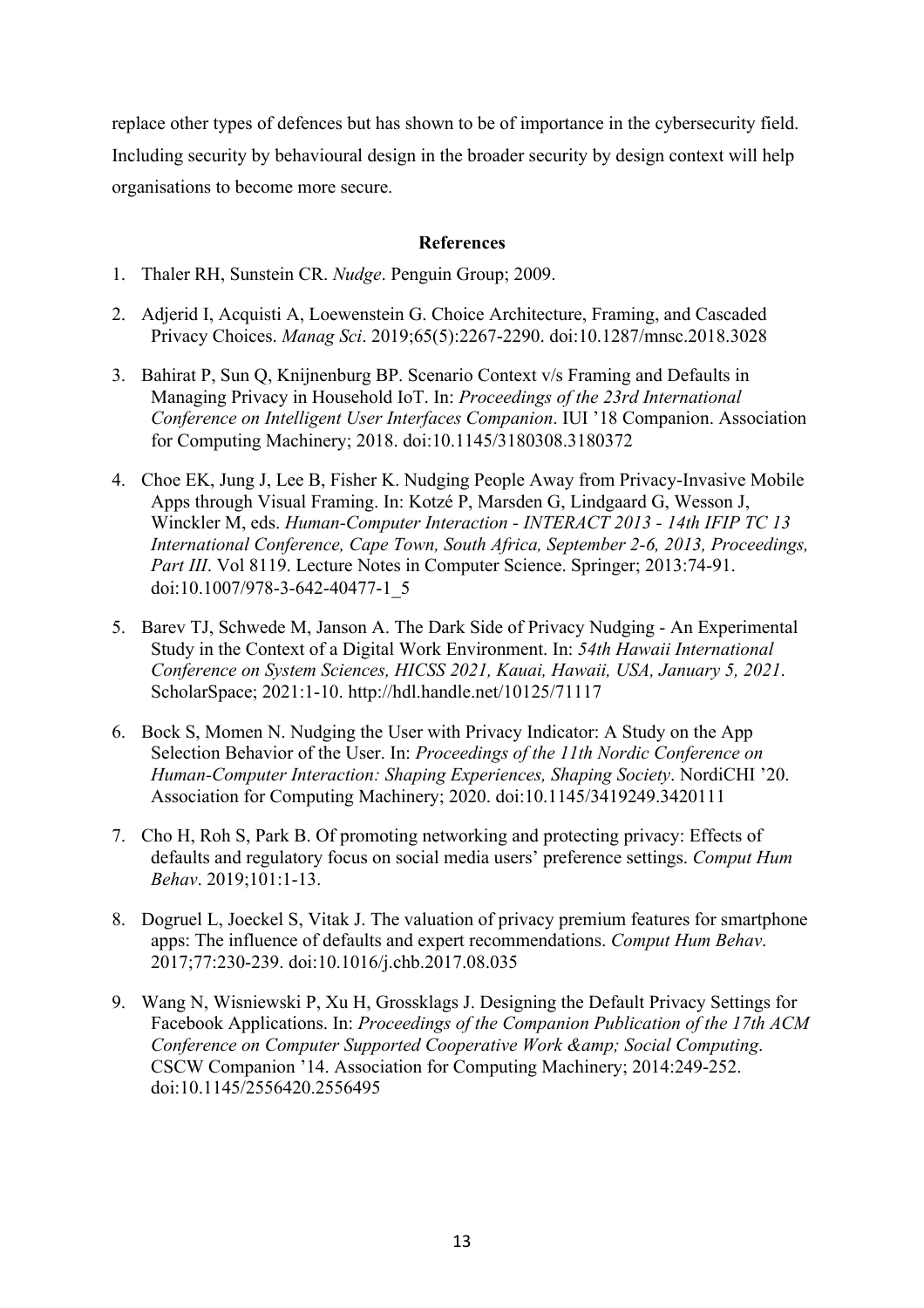- 10. Knijnenburg BP, Kobsa A, Jin H. Preference-Based Location Sharing: Are More Privacy Options Really Better? In: *Proceedings of the SIGCHI Conference on Human Factors in Computing Systems*. CHI '13. Association for Computing Machinery; 2013:2667- 2676. doi:10.1145/2470654.2481369
- 11. Zimmerman S, Thorpe A, Fox C, Kruschwitz U. Privacy Nudging in Search: Investigating Potential Impacts. In: *Proceedings of the 2019 Conference on Human Information Interaction and Retrieval*. CHIIR '19. Association for Computing Machinery; 2019:283-287. doi:10.1145/3295750.3298952
- 12. Baek YM, Bae Y, Jeong I, Kim E, Rhee JW. Changing the default setting for information privacy protection: What and whose personal information can be better protected? *Soc Sci J*. 2014;51(4):523-533. doi:10.1016/j.soscij.2014.07.002
- 13. Lai Y-L, Hui K-L. Internet Opt-in and Opt-out: Investigating the Roles of Frames, Defaults and Privacy Concerns. In: *Proceedings of the 2006 ACM SIGMIS CPR Conference on Computer Personnel Research: Forty Four Years of Computer Personnel Research: Achievements, Challenges & amp; the Future. SIGMIS CPR '06.* Association for Computing Machinery; 2006:253-263. doi:10.1145/1125170.1125230
- 14. Warberg L, Acquisti A, Sicker D. Can Privacy Nudges Be Tailored to Individuals' Decision Making and Personality Traits? In: *Proceedings of the 18th ACM Workshop on Privacy in the Electronic Society*. WPES'19. Association for Computing Machinery; 2019:175-197. doi:10.1145/3338498.3358656
- 15. Almuhimedi H, Schaub F, Sadeh N, et al. Your Location Has Been Shared 5,398 Times! A Field Study on Mobile App Privacy Nudging. In: *Proceedings of the 33rd Annual ACM Conference on Human Factors in Computing Systems*. CHI '15. Association for Computing Machinery; 2015:787-796. doi:10.1145/2702123.2702210
- 16. Balebako R, Schaub F, Adjerid I, Acquisti A, Cranor L. The Impact of Timing on the Salience of Smartphone App Privacy Notices. In: *Proceedings of the 5th Annual ACM CCS Workshop on Security and Privacy in Smartphones and Mobile Devices*. SPSM '15. Association for Computing Machinery; 2015:63-74. doi:10.1145/2808117.2808119
- 17. Hermstruewer Y, Dickert S. Sharing is daring: An experiment on consent, chilling effects and a salient privacy nudge. *Int Rev LAW Econ*. 2017;51:38-49. doi:10.1016/j.irle.2017.06.001
- 18. Wang Y, Leon PG, Scott K, Chen X, Acquisti A, Cranor LF. Privacy Nudges for Social Media: An Exploratory Facebook Study. In: *Proceedings of the 22nd International Conference on World Wide Web*. WWW '13 Companion. Association for Computing Machinery; 2013:763-770. doi:10.1145/2487788.2488038
- 19. Wang Y, Leon PG, Acquisti A, Cranor LF, Forget A, Sadeh N. A Field Trial of Privacy Nudges for Facebook. In: *Proceedings of the SIGCHI Conference on Human Factors in Computing Systems*. CHI '14. Association for Computing Machinery; 2014:2367-2376. doi:10.1145/2556288.2557413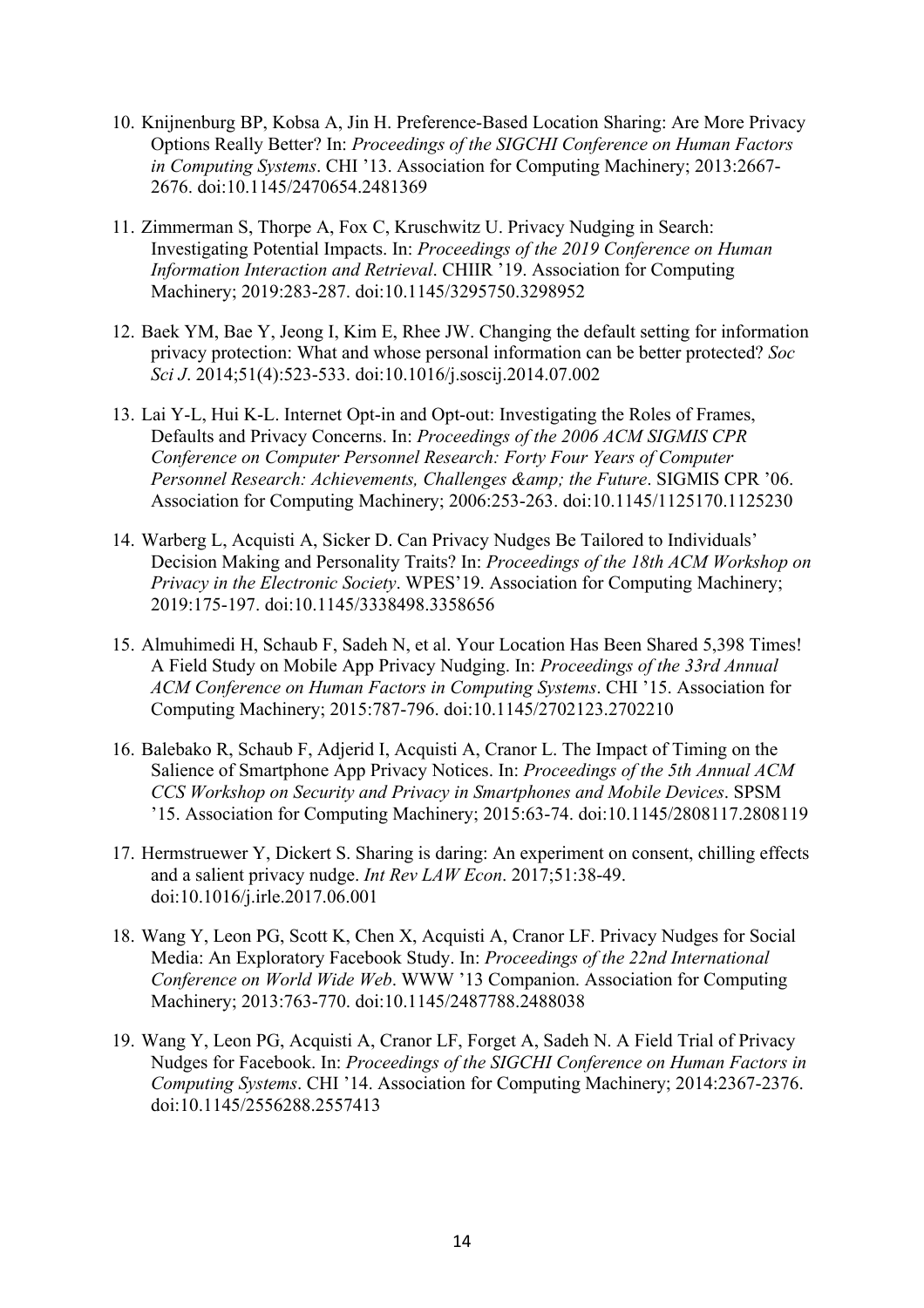- 20. Masaki H, Shibata K, Hoshino S, Ishihama T, Saito N, Yatani K. Exploring Nudge Designs to Help Adolescent SNS Users Avoid Privacy and Safety Threats. In: *Proceedings of the 2020 CHI Conference on Human Factors in Computing Systems*. CHI '20. Association for Computing Machinery; 2020:1-11. doi:10.1145/3313831.3376666
- 21. Mendel T, Toch E. Susceptibility to social influence of privacy behaviors: Peer versus authoritative sources. In: *Proceedings of the 2017 ACM Conference on Computer Supported Cooperative Work and Social Computing*. ; 2017:581-593.
- 22. Ortloff A-M, Zimmerman S, Elsweiler D, Henze N. The Effect of Nudges and Boosts on Browsing Privacy in a Naturalistic Environment. In: *Proceedings of the 2021 Conference on Human Information Interaction and Retrieval*. CHIIR '21. Association for Computing Machinery; 2021:63-73. doi:10.1145/3406522.3446014
- 23. Spottswood EL, Hancock JT. Should I Share That? Prompting Social Norms That Influence Privacy Behaviors on a Social Networking Site. *J Comput-Mediat Commun*. 2017;22(2):55-70. doi:10.1111/jcc4.12182
- 24. Zarouali B, Poels K, Ponnet K, Walrave M. The influence of a descriptive norm label on adolescents' persuasion knowledge and privacy-protective behavior on social networking sites. *Commun Monogr*. 2021;88(1, SI):5-25. doi:10.1080/03637751.2020.1809686
- 25. Zhang B, Xu H. Privacy Nudges for Mobile Applications: Effects on the Creepiness Emotion and Privacy Attitudes. In: *Proceedings of the 19th ACM Conference on Computer-Supported Cooperative Work & amp; Social Computing. CSCW '16.* Association for Computing Machinery; 2016:1676-1690. doi:10.1145/2818048.2820073
- 26. Furnell S, Alotaibi F, Esmael R. Aligning Security Practice with Policy: Guiding and Nudging towards Better Behavior. In: Bui T, ed. *52nd Hawaii International Conference on System Sciences, HICSS 2019, Grand Wailea, Maui, Hawaii, USA, January 8-11, 2019*. ScholarSpace; 2019:1-10. http://hdl.handle.net/10125/59998
- 27. Hartwig K, Reuter C. Nudging users towards better security decisions in password creation using whitebox-based multidimensional visualisations. *Behav Inf Technol*. Published online January 22, 2021. doi:10.1080/0144929X.2021.1876167
- 28. Hupperich T, Dassel K. On the Usefulness of User Nudging and Strength Indication Concerning Unlock Pattern Security. In: Wang G, Ko RKL, Bhuiyan MZA, Pan Y, eds. *19th IEEE International Conference on Trust, Security and Privacy in Computing and Communications, TrustCom 2020, Guangzhou, China, December 29, 2020 - January 1, 2021*. IEEE; 2020:1646-1654. doi:10.1109/TrustCom50675.2020.00227
- 29. Peer E, Egelman S, Harbach M, Malkin N, Mathur A, Frik A. Nudge me right: Personalizing online security nudges to people's decision-making styles. *Comput Hum Behav*. 2020;109. doi:10.1016/j.chb.2020.106347
- 30. Seitz T. *Supporting Users in Password Authentication with Persuasive Design*. Tobias Seitz; 2018.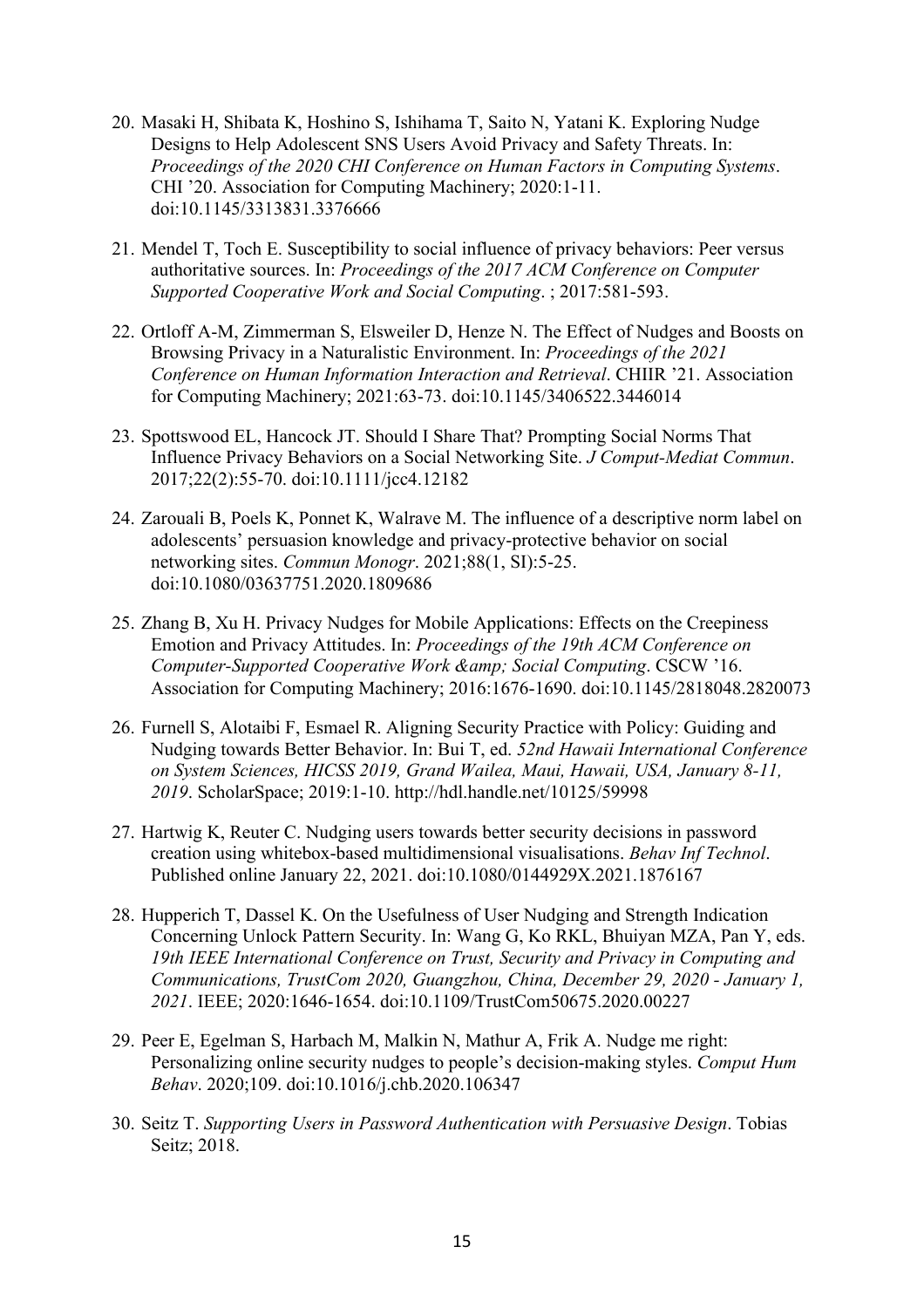- 31. Senarath A, Arachchilage NAG, Gupta BB. Security Strength Indicator in Fallback Authentication: Nudging Users for Better Answers in Secret Questions. *CoRR*. 2017;abs/1701.03229. http://arxiv.org/abs/1701.03229
- 32. Zimmermann V, Renaud K. The Nudge Puzzle: Matching Nudge Interventions to Cybersecurity Decisions. *Acm Trans Comput-Hum Interact*. 2021;28(1):7. doi:10.1145/3429888
- 33. Ho JT, Dearman D, Truong KN. Improving Users' Security Choices on Home Wireless Networks. In: *Proceedings of the Sixth Symposium on Usable Privacy and Security*. SOUPS '10. Association for Computing Machinery; 2010. doi:10.1145/1837110.1837126
- 34. Turland J, Coventry LM, Jeske D, Briggs P, Moorsel APA van. Nudging towards security: developing an application for wireless network selection for android phones. In: Lawson SW, Dickinson P, eds. *Proceedings of the 2015 British HCI Conference, Lincoln, United Kingdom, July 13-17, 2015*. ACM; 2015:193-201. doi:10.1145/2783446.2783588
- 35. Coventry LM, Jeske D, Blythe JM, Turland J, Briggs P. Personality and Social Framing in Privacy Decision-Making: A Study on Cookie Acceptance. *Front Psychol*. 2016;7. doi:10.3389/fpsyg.2016.01341
- 36. Vitek V, Syed Shah T. *Implementing a Nudge to Prevent Email Phishing*.; 2019.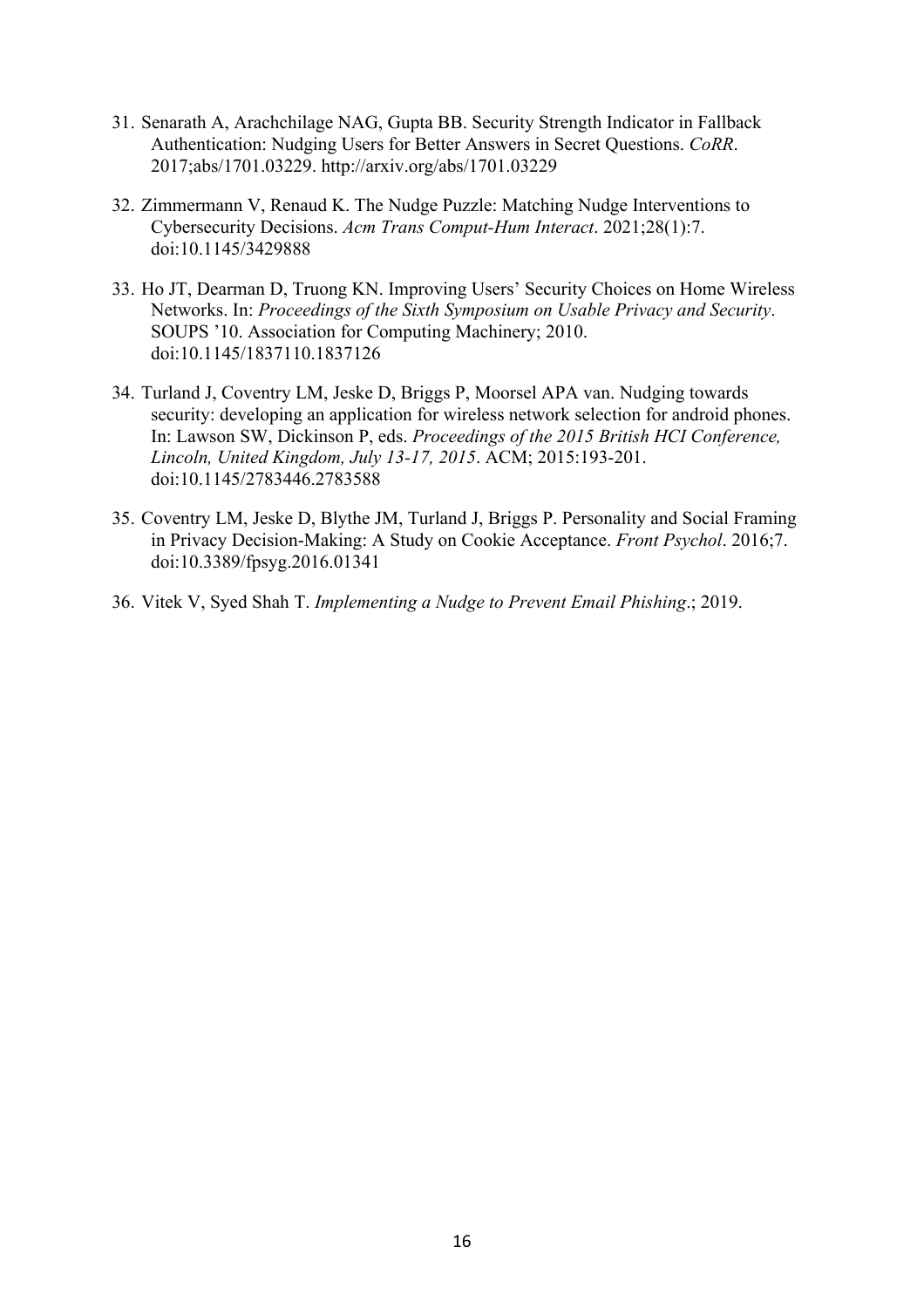## **Appendix A: Annotated bibliography of theoretical papers**

# (Acquisti et al., 2017)

Acquisti and colleagues provide an overview of research into privacy and decision-making based on literature that relates to nudging theory and choice architecture, discussing the main findings and challenges.

## (Ariely & Holzwarth, 2017)

Ariely and Holzwarth discuss choice architecture in relation to decision-making processes in the privacy domain, focusing on trade-offs.

## (Coventry et al., 2014)

Coventry and colleagues offer a structured approach to implementing nudges in cybersecurity settings. They build on the MINDSPACE approach and develop their approach to be of specific use in the cybersecurity domain.

# (Dogruel, 2019)

Dogruel conducted interviews with German and US citizens to discuss their preferences for System 1 (heuristic decision-making) and System 2 (deliberate decision-making) type nudges, suggesting that they preferred System 2 over System 1 style nudges.

## (Figl & Lehrer, 2020)

Figl and Lehrer presented a proposed study into the influence of various privacy setting options on disclosure behaviour by end-users. The findings of this study are not yet available.

#### (Noain Sanchez, 2016)

Noain-Sánchez argues for the need of privacy by default and how opt-in systems could be applied to privacy settings in online environments such as social network sites.

# (Renaud & Zimmermann, 2018)

Renaud and Zimmerman discuss the ethics of nudging and offer guidelines that can help decide whether a nudge is ethically justifiable. The paper specifically focuses on ethical factors that relate to the themes of information security and privacy.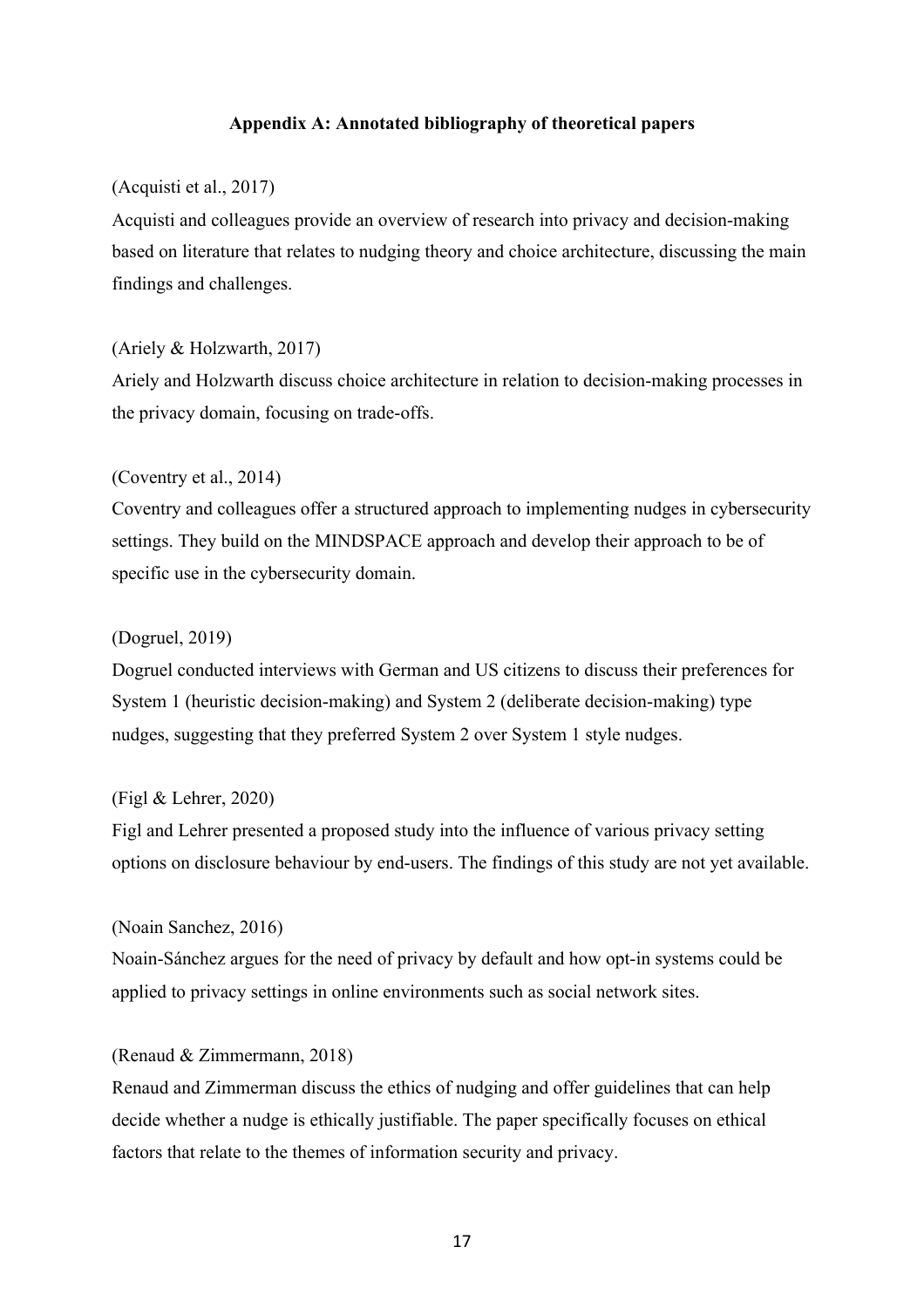#### (Toch et al., 2010)

Toch and colleagues presented a work-in-progress at CHI 2010 in which they built a system to present users with specific privacy settings based on a range of parameters, suggesting that tailored settings could be presented to users, instead of a one-size-fits-all.

## (Westin & Chiasson, 2019)

Westin and Chiasson discuss dark patters, nudging techniques used to make users more likely to make choices that go against their best interest online (e.g. cookie walls where accepting all cookies is easier than rejecting all cookies). They suggest that a 'FoMO-Centric Design' can explain the effectiveness of these dark patterns.

## (Ziegeldorf et al., 2015)

In this position paper Ziegeldorf and colleagues propose a design paradigm for privacy that considers the human tendency to compare. In this paradigm users can compare their settings to those of specifically selected comparison groups and decide whether they would want stricter or less strict privacy options in comparison with these target groups. They call this paradigm 'Comparison-based Privacy' (CbP).

## **References annotated bibliography**

- Acquisti, A., Adjerid, I., Balebako, R., Brandimarte, L., Cranor, L. F., Komanduri, S., Giovanni Leon, P., Sadeh, N., Schaub, F., Sleeper, M., Wang, Y., & Wilson, S. (2017). Nudges for Privacy and Security: Understanding and Assisting Users' Choices Online. *Acm Computing Surveys*, *50*(3), 44. https://doi.org/10.1145/3054926
- Ariely, D., & Holzwarth, A. (2017). The choice architecture of privacy decision-making. *Health and Technology*, *7*(4), 415–422. https://doi.org/10.1007/s12553-017-0193-3
- Coventry, L. M., Briggs, P., Jeske, D., & Moorsel, A. P. A. van. (2014). SCENE: A Structured Means for Creating and Evaluating Behavioral Nudges in a Cyber Security Environment. In A. Marcus (Ed.), *Design, User Experience, and Usability. Theories, Methods, and Tools for Designing the User Experience—Third International Conference, DUXU 2014, Held as Part of HCI International 2014, Heraklion, Crete, Greece, June 22-27, 2014, Proceedings, Part I* (Vol. 8517, pp. 229–239). Springer. https://doi.org/10.1007/978-3-319-07668-3\_23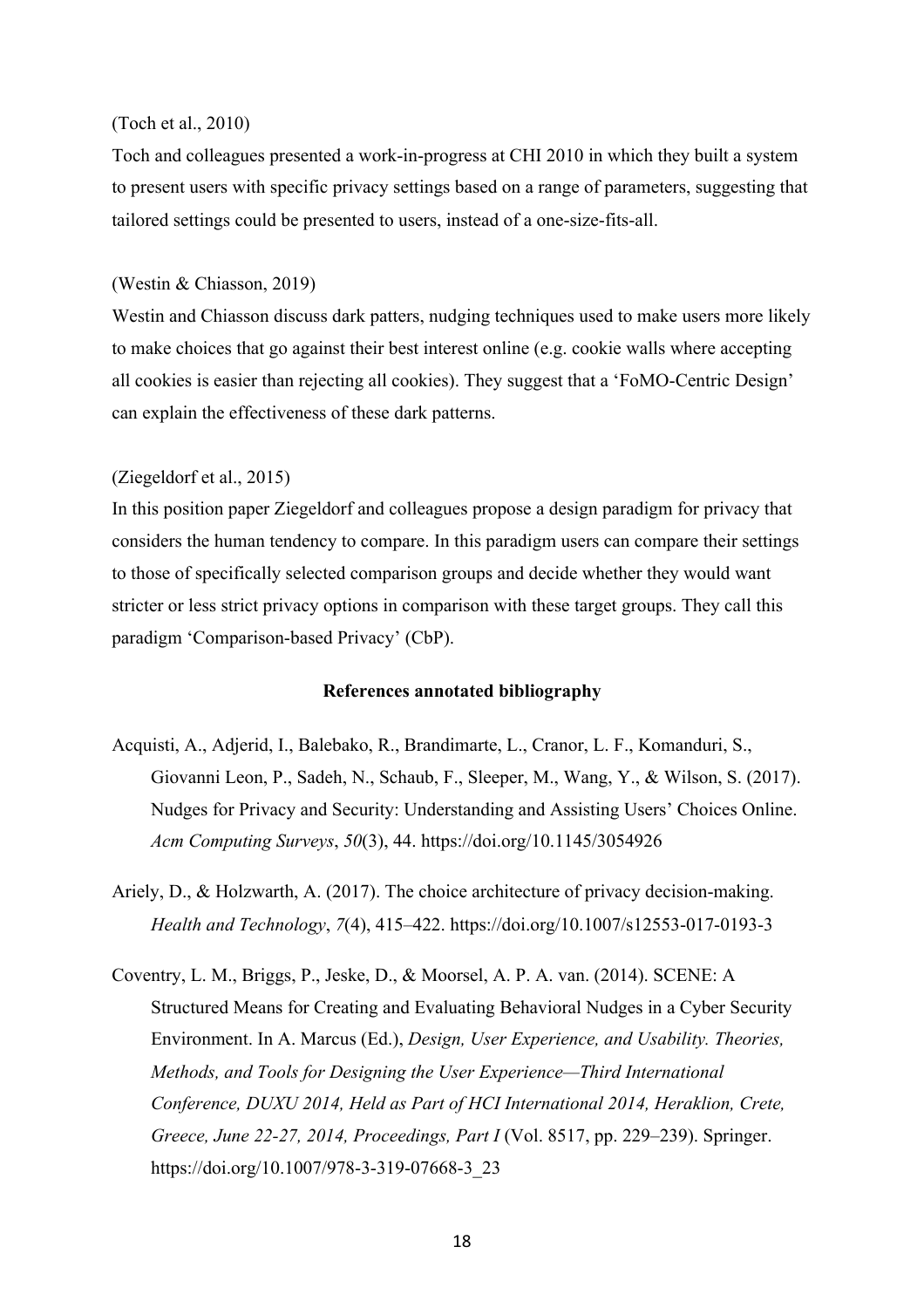- Dogruel, L. (2019). Privacy nudges as policy interventions: Comparing US and German media users' evaluation of information privacy nudges. *Information, Communication & Society*, *22*(8), 1080–1095.
- Figl, K., & Lehrer, C. (2020). Privacy Nudging: How the Design of Privacy Settings Affects Disclosure in Social Networks. In F. Rowe, R. E. Amrani, M. Limayem, S. Newell, N. Pouloudi, E. van Heck, & A. E. Quammah (Eds.), *28th European Conference on Information Systems—Liberty, Equality, and Fraternity in a Digitizing World, ECIS 2020, Marrakech, Morocco, June 15-17, 2020*. https://aisel.aisnet.org/ecis2020\_rip/79
- Noain Sanchez, A. (2016). Knowledge as an effective tool to protect ICT users' privacy. The layered informed consent as `opt-in' model. *Doxa Communicacion*, *22*, 149–155.
- Renaud, K., & Zimmermann, V. (2018). Ethical guidelines for nudging in information security & privacy. *International Journal of Human-Computer Studies*, *120*, 22–35. psyh. https://doi.org/10.1016/j.ijhcs.2018.05.011
- Toch, E., Sadeh, N. M., & Hong, J. (2010). Generating Default Privacy Policies for Online Social Networks. *CHI '10 Extended Abstracts on Human Factors in Computing Systems*, 4243–4248. https://doi.org/10.1145/1753846.1754133
- Westin, F., & Chiasson, S. (2019). Opt out of Privacy or 'Go Home': Understanding Reluctant Privacy Behaviours through the FoMO-Centric Design Paradigm. *Proceedings of the New Security Paradigms Workshop*, 57–67. https://doi.org/10.1145/3368860.3368865
- Ziegeldorf, J. H., Henze, M., Hummen, R., & Wehrle, K. (2015). Comparison-Based Privacy: Nudging Privacy in Social Media (Position Paper). In J. García-Alfaro, G. Navarro-Arribas, A. Aldini, F. Martinelli, & N. Suri (Eds.), *Data Privacy Management, and Security Assurance—10th International Workshop, DPM 2015, and 4th International Workshop, QASA 2015, Vienna, Austria, September 21-22, 2015. Revised Selected Papers* (Vol. 9481, pp. 226–234). Springer. https://doi.org/10.1007/978-3-319-29883- 2\_15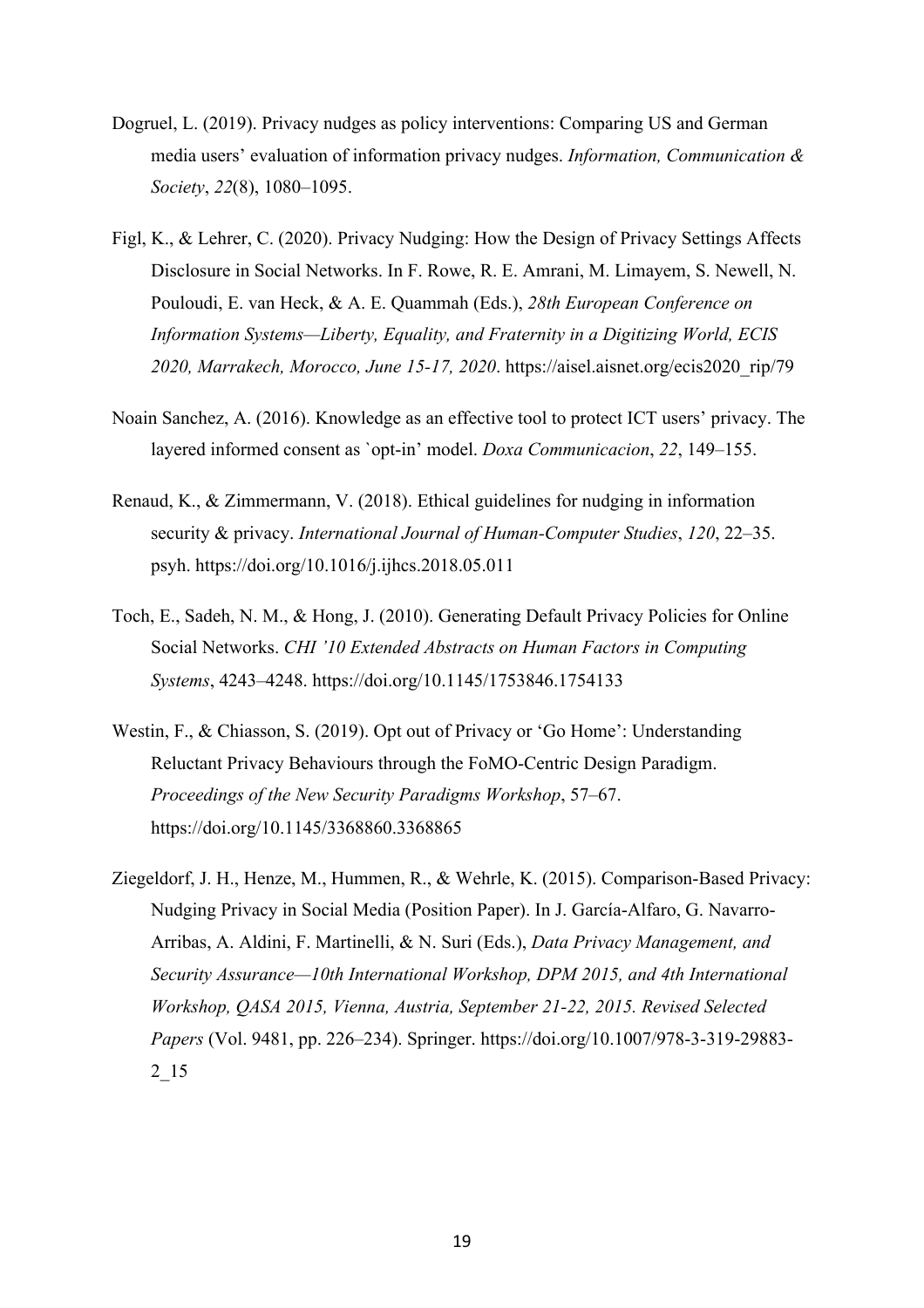# **Appendix B: Sense check questions**

We are currently conducting a research project into security by behavioural design, where we look at the scientific literature around 'nudging' in relation to cybersecurity. Nudging (also known as choice architecture) is a method of steering end-users' behaviour by means of presenting choices or options in a specific way.

Some examples of nudging are:

- 1. Defaulting, where the preferred option is the default (e.g. a ticked box in a form)
- 2. Social proof, where users are informed of the behaviour/choices of peers (e.g. informing users of which settings their peers usually accept)
- 3. Direct feedback, where the consequences of various choices are presented (e.g. a 'password meter' that shows the strength of a newly generated password

To complement the findings from the literature review, we are performing a 'sense check' where we ask experts in the field about their opinions and experiences. Below, we outline 7 questions that we would like to get you to answer in either English or Dutch. The answers can be as short or long as you like, and you can respond by simply replying to this email. If any questions are unclear, please feel free to contact us.

- 1. How would you define "security by design" and is it something that you apply in software development processes?
- 2. When developing software, do you take into account the potential risky (unsecure) behaviour of end-users, and if so: how?
- 3. Do you measure the effectiveness of your behavioural components (for example, through a/b-testing)?
- 4. We would like to ask you whether you think nudging techniques to influence endusers to act more securely could be useful.